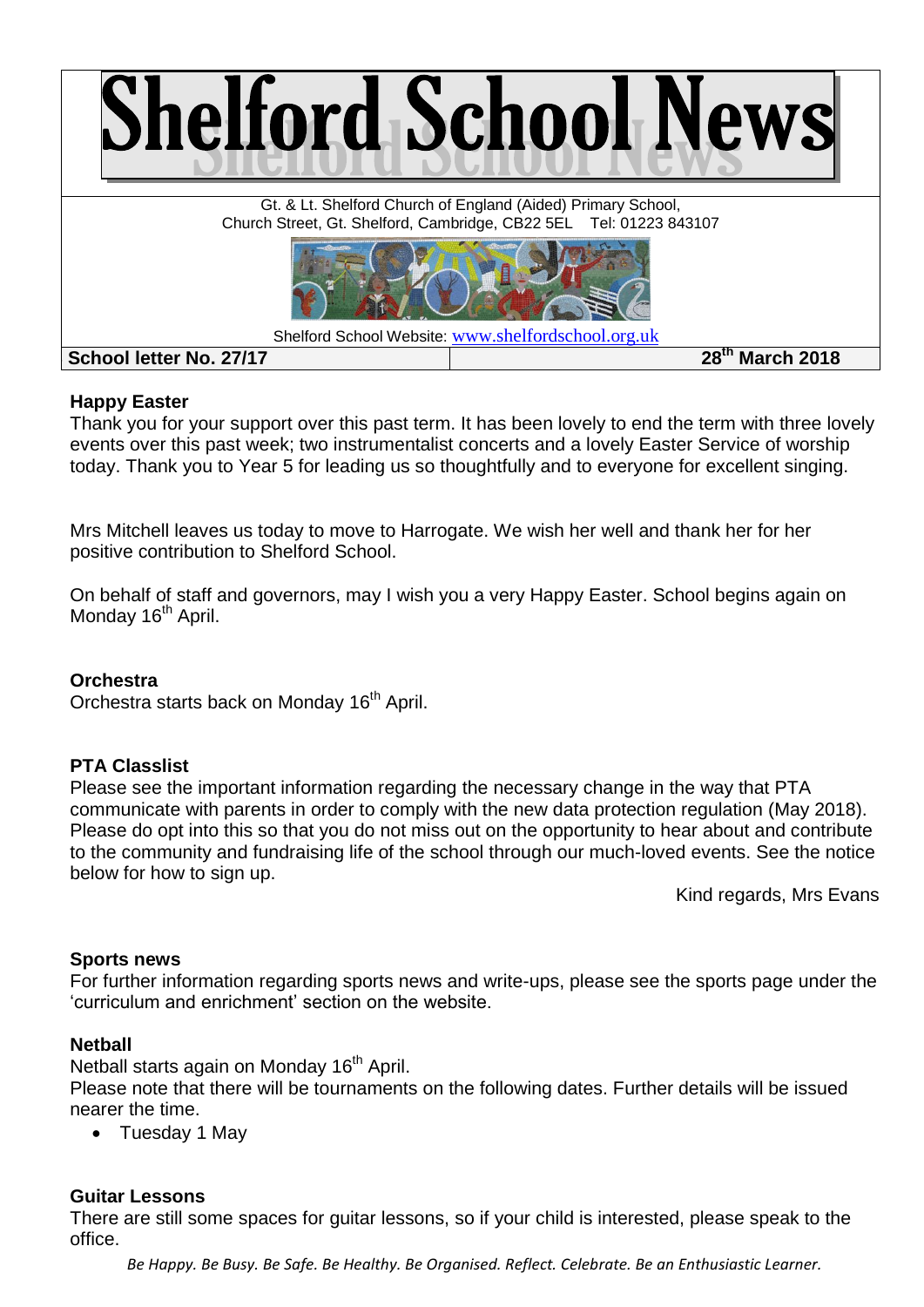#### **Woodwind Lessons**

There are currently two spaces available for children who would like to learn flute, clarinet or saxophone. If your child is interested, please speak to the office.

| Celebration assembly achievements - Friday 23 <sup>rd</sup> March 2018        |                                                                         |  |  |  |
|-------------------------------------------------------------------------------|-------------------------------------------------------------------------|--|--|--|
| This half term's Secrets of Success focus:                                    |                                                                         |  |  |  |
| Work hard                                                                     | Golden Mile-25 Miles Silver (4 house points):                           |  |  |  |
| Headteacher's Award (4 house points):                                         | Not awarded this week                                                   |  |  |  |
| Isabelle Lazarus                                                              | Golden Mile – 50 Miles Gold (4 house points)                            |  |  |  |
| Zoe Beer<br>$\bullet$                                                         | Not awarded this week<br>$\bullet$                                      |  |  |  |
| Sam Pincay<br>$\bullet$                                                       |                                                                         |  |  |  |
| <b>Harriet Legge</b><br>$\bullet$                                             | Celia (10 house points)                                                 |  |  |  |
| Jack Dawson<br>$\bullet$                                                      | Wednesday morning drama group                                           |  |  |  |
| <b>Theodore Murray</b><br>$\bullet$                                           |                                                                         |  |  |  |
| Star Writer (4 house points):<br>Annie Sillence                               | Cyril<br>Mrs Mitchell<br>$\bullet$                                      |  |  |  |
| Maths Investigator Award (4 house points):<br>Not awarded this week           | Care of Books (2 house points per class member)<br>$\bullet$ Year 4     |  |  |  |
| Pen Licence<br>• Not awarded this week                                        | Dinner winners (2 house points per class member)<br>Year 1<br>$\bullet$ |  |  |  |
| Golden Mile – 5 Miles (2 house points):<br>Not awarded this week<br>$\bullet$ | Silver bins (2 house points per class member)<br><b>Year Reception</b>  |  |  |  |
| Golden Mile-10 Miles Bronze (4 house points):<br>Not awarded this week        | Year 5<br>This week's house winners:                                    |  |  |  |
|                                                                               | Eagles                                                                  |  |  |  |

### **Limiting illness in school**

For further information, please use the following link to our school website: [http://www.shelfordschool.org.uk/website/guidance\\_on\\_absence\\_for\\_common\\_illnesses/216944](http://www.shelfordschool.org.uk/website/guidance_on_absence_for_common_illnesses/216944)

### **Dinner Money**

For information regarding school dinner money, please use the following link: [https://shelfordschool.eschools.co.uk/website/online\\_payments\\_for\\_school\\_dinners\\_trips\\_etc/201](https://shelfordschool.eschools.co.uk/website/online_payments_for_school_dinners_trips_etc/201808/cHJldmlld3x8MjAxOC0wMS0xNyAxMzo1MDowNQ) [808/cHJldmlld3x8MjAxOC0wMS0xNyAxMzo1MDowNQ=](https://shelfordschool.eschools.co.uk/website/online_payments_for_school_dinners_trips_etc/201808/cHJldmlld3x8MjAxOC0wMS0xNyAxMzo1MDowNQ)=

### **Medicines in school**

For information regarding medicines in school, please use the following link to our school website: [https://shelfordschool.eschools.co.uk/website/administering\\_medicines\\_in\\_school/216948/cHJldm](https://shelfordschool.eschools.co.uk/website/administering_medicines_in_school/216948/cHJldmlld3x8MjAxOC0wMS0xNyAxNDowMjozMg) [lld3x8MjAxOC0wMS0xNyAxNDowMjozMg=](https://shelfordschool.eschools.co.uk/website/administering_medicines_in_school/216948/cHJldmlld3x8MjAxOC0wMS0xNyAxNDowMjozMg)=

### **School Uniform**

For further information, please use the following link to our school website:

*Be Happy. Be Busy. Be Safe. Be Healthy. Be Organised. Reflect. Celebrate. Be an Enthusiastic Learner.*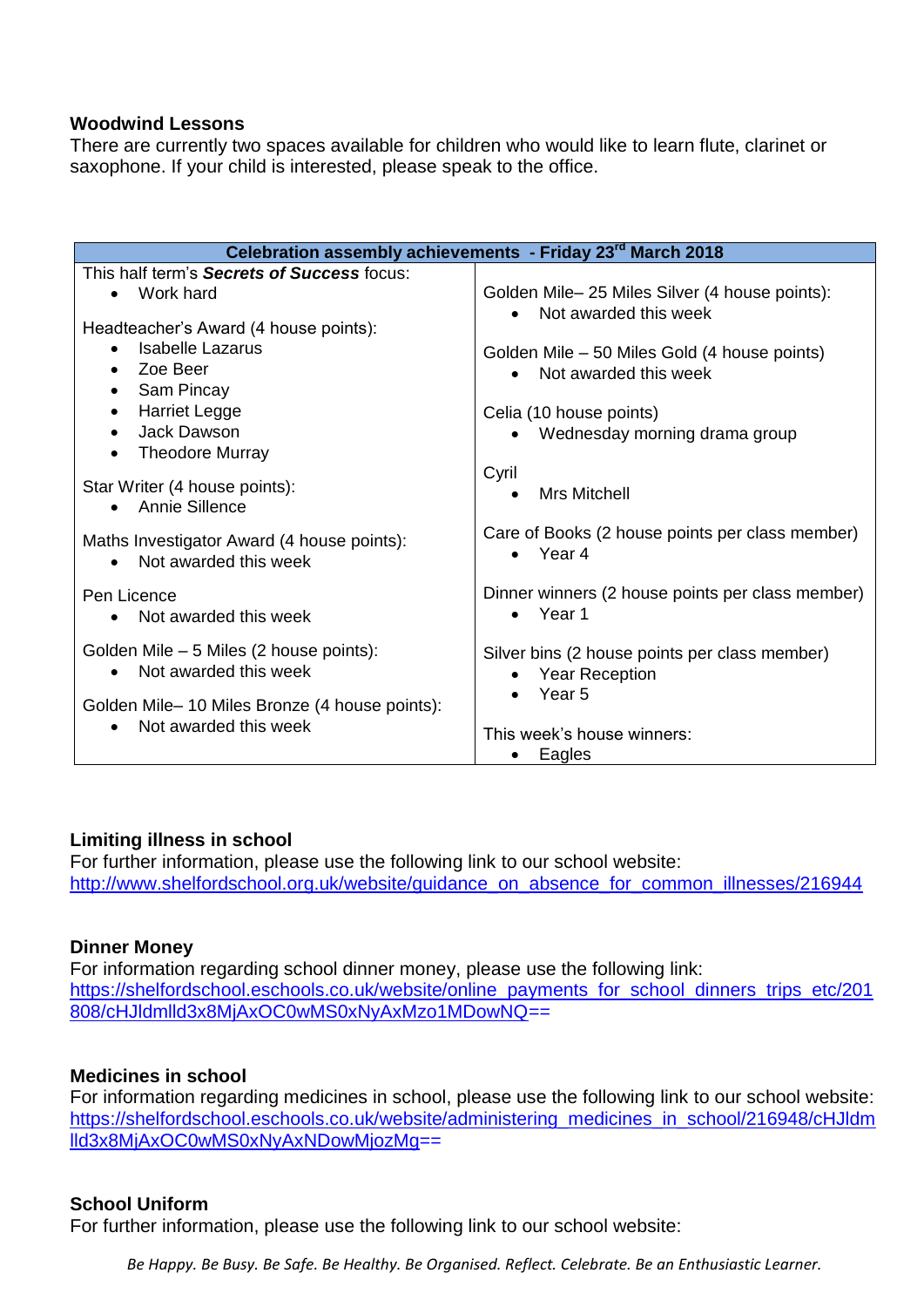#### **Payment for book bags, recorders etc.**

When paying for items available from the office, please **bring the correct money** as the office does not keep any petty cash for change. Prices are as follows:

**Book bags** £6.00 **Recorder books**: £4.00 **Recorders**: £9 or £16 **School hats**: £2.50

\*\*\*\*\*\*\*\*\*\*\*\*\*\*\*\*\*\*\*\*\*\*\*\*\*\*\*\*\*\*\*\*\*\*\*\*\*\*\*\*\*\*\*\*\*\*\*\*\*\*\*\*\*\*\*\*\*\*\*\*\*\*\*\*\*\*\*\*\*\*\*\*\*\*\*\*\*\*\*\*\*\*\*\*\*\*\*\*\*\*\*\*\*\*\*\*\*\*\*\*\*\*\*\*\*\*\*\*\*\*\*

#### **PTA news 28th March 2018**

Happy Easter from the PTA team!



**Cake at the Gate:** Thank you for supporting Reception's bake sale - we raised £124.20!



**Bike sale and café:** We raised a grand total of £561.40! Thank you everyone!



### **Northbrook sustainable paper gift wrap sale:**

There is a stock clearance on all gift wrap (festive and year-round), cards etc. for the next few days. 15% of sale proceeds go to school if you change the charity to benefit to 'Great & Little Shelford Primary'. See [www.northbrookfundraising.co.uk](http://www.northbrookfundraising.co.uk/) for more info and thank you in advance!

# (iii) Classlist

#### **Thank you, early adopters!**

Thank you to everyone who has registered with Classlist so far and for all the positive feedback. Please keep letting us know how you are getting on, especially if there are any teething troubles with the system. I'd give the PTA email address, but there's no need – you can message Maria/Anna/Matt through Classlist!

Once the Notice (below) has expired your year reps will start sending invitations to join Classlist. This will be towards the end of the Easter hols at the earliest, or in the first week back to school. In the meantime if you'd like to get going with Classlist you can sign up at [www.classlist.com.](file:///C:/Users/aevans/AppData/Local/Microsoft/Windows/Temporary%20Internet%20Files/Content.Outlook/KXHR9IVT/www.classlist.com) For an overview of the benefits of Classlist, please see poster attached.

# **Special Notice (issued 21st March 2018):**

- Great and Little Shelford School PTA is introducing a new system called **Classlist** to enable parents to communicate easily with each other. Classlist's system offers high levels of security and privacy, and is designed to comply fully with new data protection regulations.
- You will shortly receive an email invitation, and can then decide whether to join and what data you would like to share. If you don't wish to receive this invitation please let us know within 10 days of receipt of this notice. More information is

*Be Happy. Be Busy. Be Safe. Be Healthy. Be Organised. Reflect. Celebrate. Be an Enthusiastic Learner.*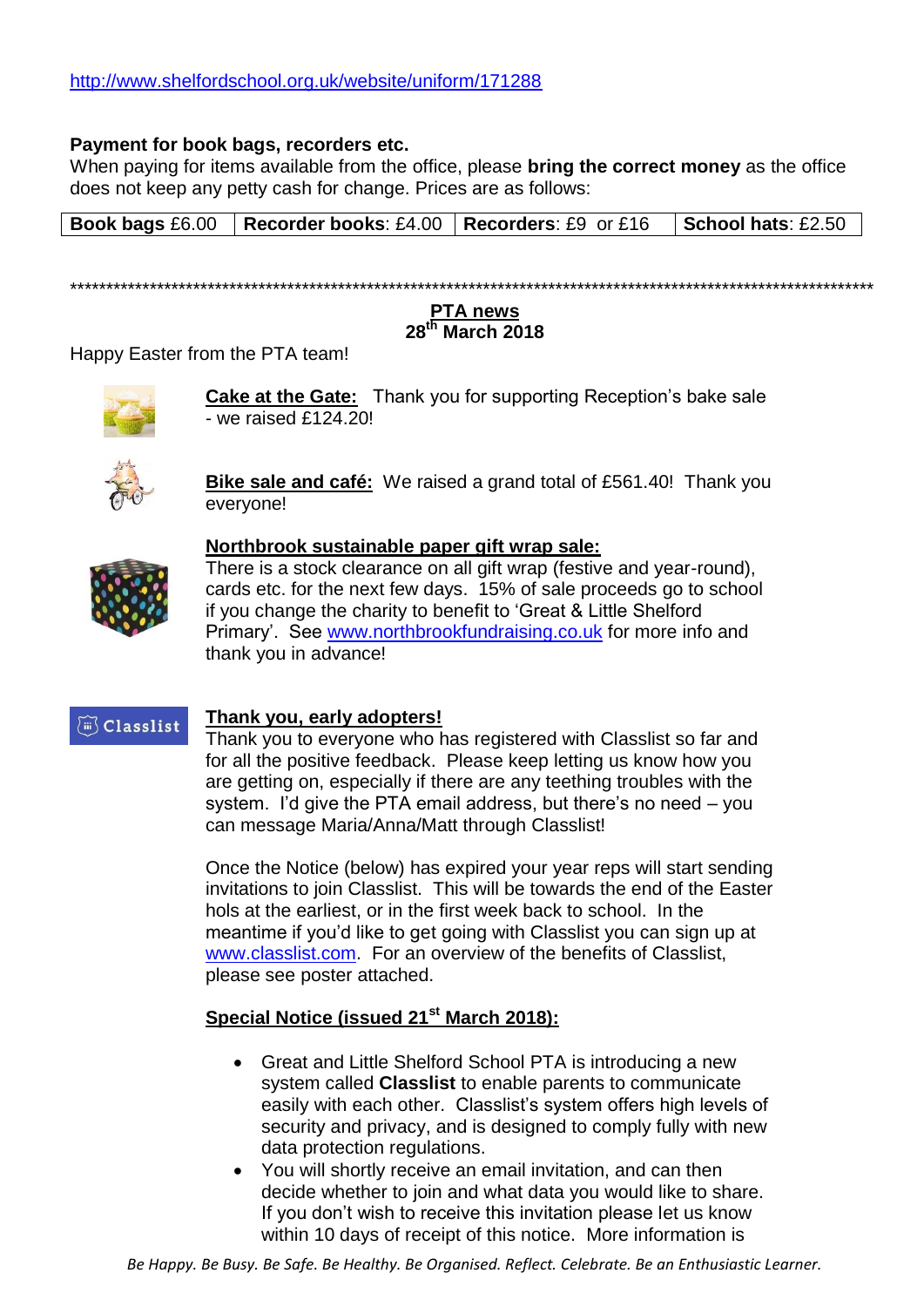available at [http://www.classlist.com](http://www.classlist.com/) including the Privacy Notice, which explains how personal information is managed and protected. You can also join your school's Classlist immediately here.

• Please be aware that for reasons of convenience and security we will also be switching to Classlist's email system as our main way of contacting you about matters relating to the parent community. This is technical change and will not otherwise affect how we use your personal data. It will apply to all parents including those who decide not to join Classlist.

See you for cake on Friday! The PTA team.

## **School Calendar for 2017 – 2018**

**Please ensure that all holidays are booked during the holiday periods only.** Authorised absence cannot be given for absences on Friday afternoons or Monday mornings unless there are exceptional circumstances. Please put all requests for absences in writing to Mrs Evans and/or make an appointment, via the school office, to speak to her about these. Thank you.

| Spring term 2018                                                      |                |                                  |                                                                         |  |
|-----------------------------------------------------------------------|----------------|----------------------------------|-------------------------------------------------------------------------|--|
|                                                                       | <b>Time</b>    | <b>Event</b>                     | <b>Notes</b>                                                            |  |
| Easter Holidays 30 <sup>th</sup> March to 15 <sup>th</sup> April 2018 |                |                                  |                                                                         |  |
| Summer term 2018                                                      |                |                                  |                                                                         |  |
| <b>Date</b>                                                           | <b>Time</b>    | Event                            | <b>Notes</b>                                                            |  |
| Monday 23rd April                                                     | $9:15 - 10:15$ | Volunteer Helper induction       | Please book a place with the<br>office                                  |  |
| Monday 7 <sup>th</sup> May                                            | All Day        | <b>Bank Holiday</b>              | School closed                                                           |  |
| Saturday 19 <sup>th</sup> May                                         |                | <b>PTA Summer Fair</b>           |                                                                         |  |
| Thursday 24 <sup>th</sup> May                                         | 11:15am        | Ascension Day service and picnic | St Mary's Church, Great<br>Shelford. Parents are<br>welcome to join us. |  |
| Friday 25 <sup>th</sup> May                                           | All day        | <b>Teaching Training day</b>     | School closed                                                           |  |
| Half term 28 <sup>th</sup> May to 1 <sup>st</sup> June                |                |                                  |                                                                         |  |
| Friday 8 <sup>th</sup> June                                           | 9:15-10:15am   | Volunteer Helper induction       | Please book a place with the<br>office                                  |  |
| Thursday 14 <sup>th</sup> June                                        |                | Class photos                     |                                                                         |  |
| Friday 29 <sup>th</sup> June                                          | 8.00am         | French Breakfast event           | School hall                                                             |  |
| Sunday 15 <sup>th</sup> July                                          |                | Shelford Feast                   |                                                                         |  |
| Tuesday 24 <sup>th</sup> July                                         | All Day        | Leavers' service and event       |                                                                         |  |
| Summer Holidays 25 <sup>th</sup> July to 3 <sup>rd</sup> September    |                |                                  |                                                                         |  |